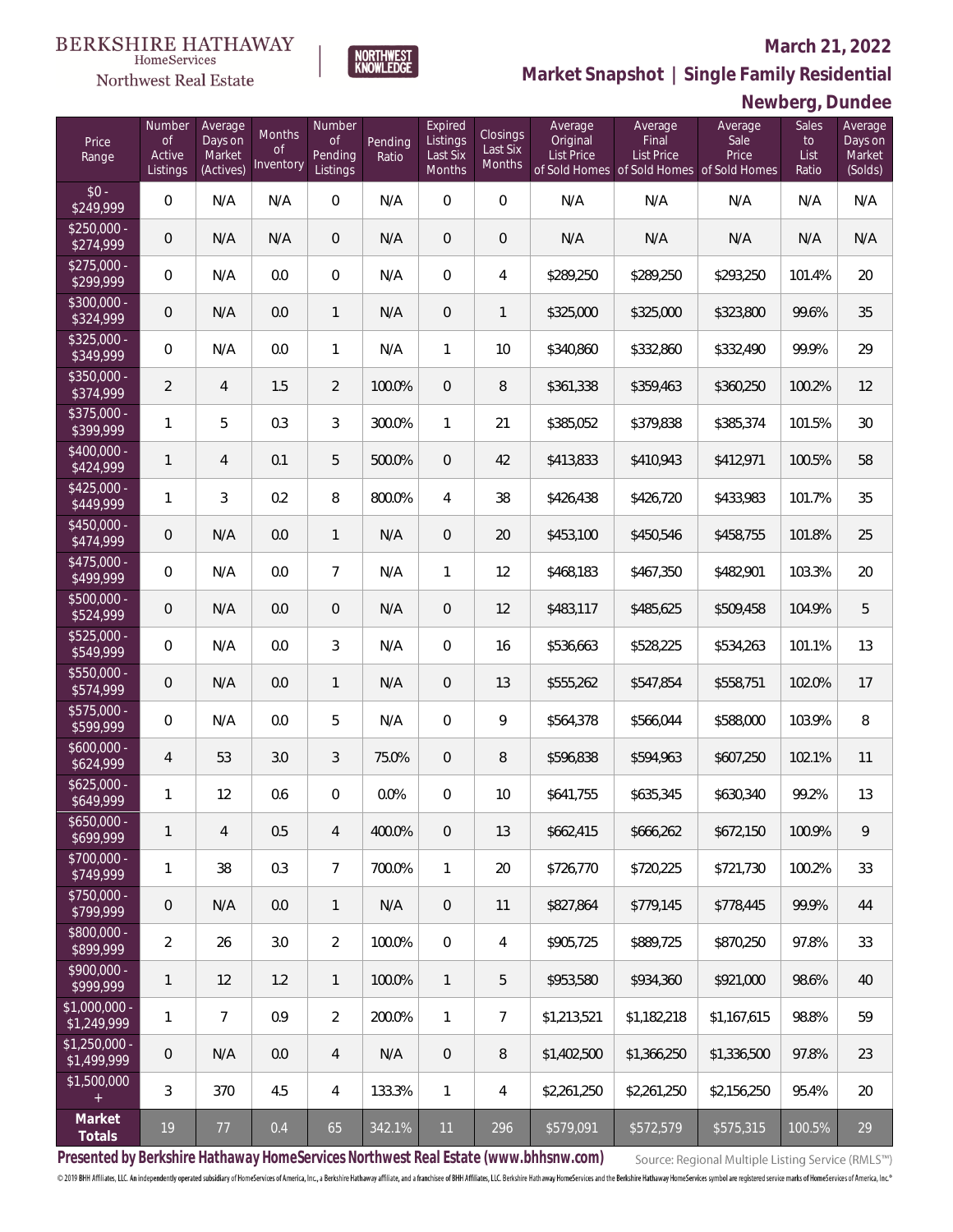## $\begin{array}{ll} \textrm{BERKSHIRE HATHAWAY} \\ \hspace*{2.5cm} \end{array}$

### Northwest Real Estate

#### **March 21, 2022**



## **Market Snapshot | Single Family Residential**

## **McMinnville**

| Price<br>Range            | Number<br><b>of</b><br>Active<br>Listings | Average<br>Days on<br>Market<br>(Actives) | Months<br><b>of</b><br>Inventory | Number<br><b>of</b><br>Pending<br>Listings | Pending<br>Ratio | Expired<br>Listings<br>Last Six<br>Months | Closings<br>Last Six<br>Months | Average<br>Original<br><b>List Price</b> | Average<br>Final<br><b>List Price</b><br>of Sold Homes of Sold Homes of Sold Homes | Average<br>Sale<br>Price | Sales<br>to<br>List<br>Ratio | Average<br>Days on<br>Market<br>(Solds) |
|---------------------------|-------------------------------------------|-------------------------------------------|----------------------------------|--------------------------------------------|------------------|-------------------------------------------|--------------------------------|------------------------------------------|------------------------------------------------------------------------------------|--------------------------|------------------------------|-----------------------------------------|
| $$0 -$<br>\$224,999       | 0                                         | N/A                                       | 0.0                              | $\overline{0}$                             | N/A              | $\overline{0}$                            | $\mathbf{1}$                   | \$175,000                                | \$175,000                                                                          | \$140,000                | 80.0%                        | 40                                      |
| $$225,000 -$<br>\$249,999 | $\overline{0}$                            | N/A                                       | 0.0                              | $\mathbf{1}$                               | N/A              | $\overline{0}$                            | 5                              | \$252,509                                | \$249,509                                                                          | \$237,149                | 95.0%                        | 66                                      |
| $$250,000 -$<br>\$274,999 | $\mathbf 0$                               | N/A                                       | 0.0                              | $\mathbf{0}$                               | N/A              | $\overline{0}$                            | 1                              | \$290,000                                | \$280,000                                                                          | \$261,500                | 93.4%                        | 13                                      |
| $$275,000 -$<br>\$299,999 | $\mathbf{1}$                              | 159                                       | 3.0                              | $\overline{0}$                             | 0.0%             | $\overline{0}$                            | $\overline{2}$                 | \$309,950                                | \$304,950                                                                          | \$285,000                | 93.5%                        | 37                                      |
| $$300,000 -$<br>\$324,999 | $\overline{2}$                            | 25                                        | 1.2                              | $\mathbf{0}$                               | 0.0%             | $\Omega$                                  | 10                             | \$308,318                                | \$308,318                                                                          | \$308,238                | 100.0%                       | $\overline{4}$                          |
| $$325,000 -$<br>\$349,999 | $\overline{0}$                            | N/A                                       | 0.0                              | $\overline{2}$                             | N/A              | $\overline{2}$                            | 10                             | \$337,022                                | \$327,082                                                                          | \$338,542                | 103.5%                       | 10                                      |
| $$350,000 -$<br>\$374,999 | $\mathbf{1}$                              | 10                                        | 0.3                              | $\overline{2}$                             | 200.0%           | $\mathbf 0$                               | 24                             | \$363,759                                | \$360,472                                                                          | \$361,530                | 100.3%                       | 24                                      |
| $$375,000 -$<br>\$399,999 | $\mathbf{1}$                              | 11                                        | 0.2                              | 10                                         | 1,000.0%         | $\mathbf{1}$                              | 27                             | \$378,313                                | \$378,317                                                                          | \$388,928                | 102.8%                       | 21                                      |
| $$400,000 -$<br>\$424,999 | 3                                         | 35                                        | 0.6                              | 15                                         | 500.0%           | $\overline{2}$                            | 29                             | \$414,866                                | \$409,624                                                                          | \$410,532                | 100.2%                       | 21                                      |
| $$425,000 -$<br>\$449,999 | $\overline{0}$                            | N/A                                       | 0.0                              | 6                                          | N/A              | 1                                         | 27                             | \$431,585                                | \$431,798                                                                          | \$436,880                | 101.2%                       | 15                                      |
| $$450,000 -$<br>\$474,999 | $\mathbf{1}$                              | 12                                        | 0.2                              | 3                                          | 300.0%           | $\Omega$                                  | 34                             | \$466,962                                | \$459,062                                                                          | \$461,853                | 100.6%                       | 17                                      |
| $$475,000 -$<br>\$499,999 | $\mathbf{1}$                              | 5                                         | 0.3                              | 10                                         | 1,000.0%         | $\mathbf{1}$                              | 18                             | \$480,911                                | \$478,899                                                                          | \$484,967                | 101.3%                       | 18                                      |
| $$500,000 -$<br>\$524,999 | 0                                         | N/A                                       | 0.0                              | 8                                          | N/A              | $\Omega$                                  | 13                             | \$503,538                                | \$508,162                                                                          | \$512,417                | 100.8%                       | 6                                       |
| $$525,000 -$<br>\$549,999 | $\overline{0}$                            | N/A                                       | 0.0                              | 6                                          | N/A              | $\overline{0}$                            | 8                              | \$546,575                                | \$533,325                                                                          | \$536,000                | 100.5%                       | 54                                      |
| \$550,000 -<br>\$574,999  | 1                                         | 8                                         | 2.0                              | $\overline{4}$                             | 400.0%           | $\Omega$                                  | 3                              | \$555,267                                | \$555,267                                                                          | \$559,400                | 100.7%                       | $\mathsf{Q}$                            |
| $$575,000 -$<br>\$599,999 | $\overline{2}$                            | 39                                        | 1.3                              | $\mathbf{1}$                               | 50.0%            | $\mathbf{1}$                              | 9                              | \$576,400                                | \$571,522                                                                          | \$581,389                | 101.7%                       | 21                                      |
| $$600,000 -$<br>\$624,999 | 1                                         | 66                                        | 1.5                              | $\mathbf{1}$                               | 100.0%           | $\mathbf{1}$                              | 4                              | \$603,500                                | \$600,250                                                                          | \$601,750                | 100.2%                       | 22                                      |
| $$625,000 -$<br>\$649,999 | $\overline{2}$                            | 61                                        | 2.4                              | 3                                          | 150.0%           | 0                                         | 5                              | \$636,795                                | \$636,795                                                                          | \$630,115                | 99.0%                        | 3                                       |
| $$650,000 -$<br>\$674,999 | 0                                         | N/A                                       | 0.0                              | $\overline{2}$                             | N/A              | $\mathbf 0$                               | 5                              | \$661,600                                | \$651,590                                                                          | \$666,600                | 102.3%                       | 41                                      |
| $$675,000 -$<br>\$699,999 | 1                                         | 12                                        | 1.5                              | 4                                          | 400.0%           | $\mathbf{1}$                              | 4                              | \$684,974                                | \$684,974                                                                          | \$683,725                | 99.8%                        | 6                                       |
| \$700,000 -<br>\$749,999  | $\overline{2}$                            | 187                                       | 1.5                              | $\overline{7}$                             | 350.0%           | $\mathbf 0$                               | 8                              | \$729,088                                | \$729,088                                                                          | \$722,350                | 99.1%                        | 21                                      |
| \$750,000 -<br>\$799,999  | 1                                         | 67                                        | $0.8\,$                          | $\mathbf{0}$                               | 0.0%             | $\overline{0}$                            | 8                              | \$794,625                                | \$763,250                                                                          | \$776,863                | 101.8%                       | 24                                      |
| \$800,000 -<br>\$899,999  | 0                                         | N/A                                       | 0.0                              | $\overline{2}$                             | N/A              | 2                                         | 5                              | \$803,600                                | \$803,600                                                                          | \$840,000                | 104.5%                       | 9                                       |
| \$900,000 -<br>\$999,999  | 1                                         | 130                                       | 0.9                              | 3                                          | 300.0%           | $\overline{0}$                            | 7                              | \$1,004,857                              | \$970,286                                                                          | \$947,357                | 97.6%                        | 41                                      |
| \$1,000,000<br>$+$        | 6                                         | 80                                        | 3.6                              | $\mathbf{0}$                               | 0.0%             | $\mathbf{1}$                              | 10                             | \$1,610,000                              | \$1,576,500                                                                        | \$1,510,500              | 95.8%                        | 33                                      |
| Market<br>Totals          | 27                                        | 62                                        | 0.6                              | 90                                         | 333.3%           | 13                                        | 277                            | \$522,462                                | \$516,523                                                                          | \$517,517                | 100.2%                       | 21                                      |

**Presented by Berkshire Hathaway HomeServices Northwest Real Estate (www.bhhsnw.com)**

Source: Regional Multiple Listing Service (RMLS™)

© 2019 BHH Affiliates, LLC. An independently operated subsidiary of HomeServices of America, Inc., a Berkshire Hathaway affiliate, and a franchisee of BHH Affiliates, LLC. Berkshire Hathaway HomeServices and the Berkshire